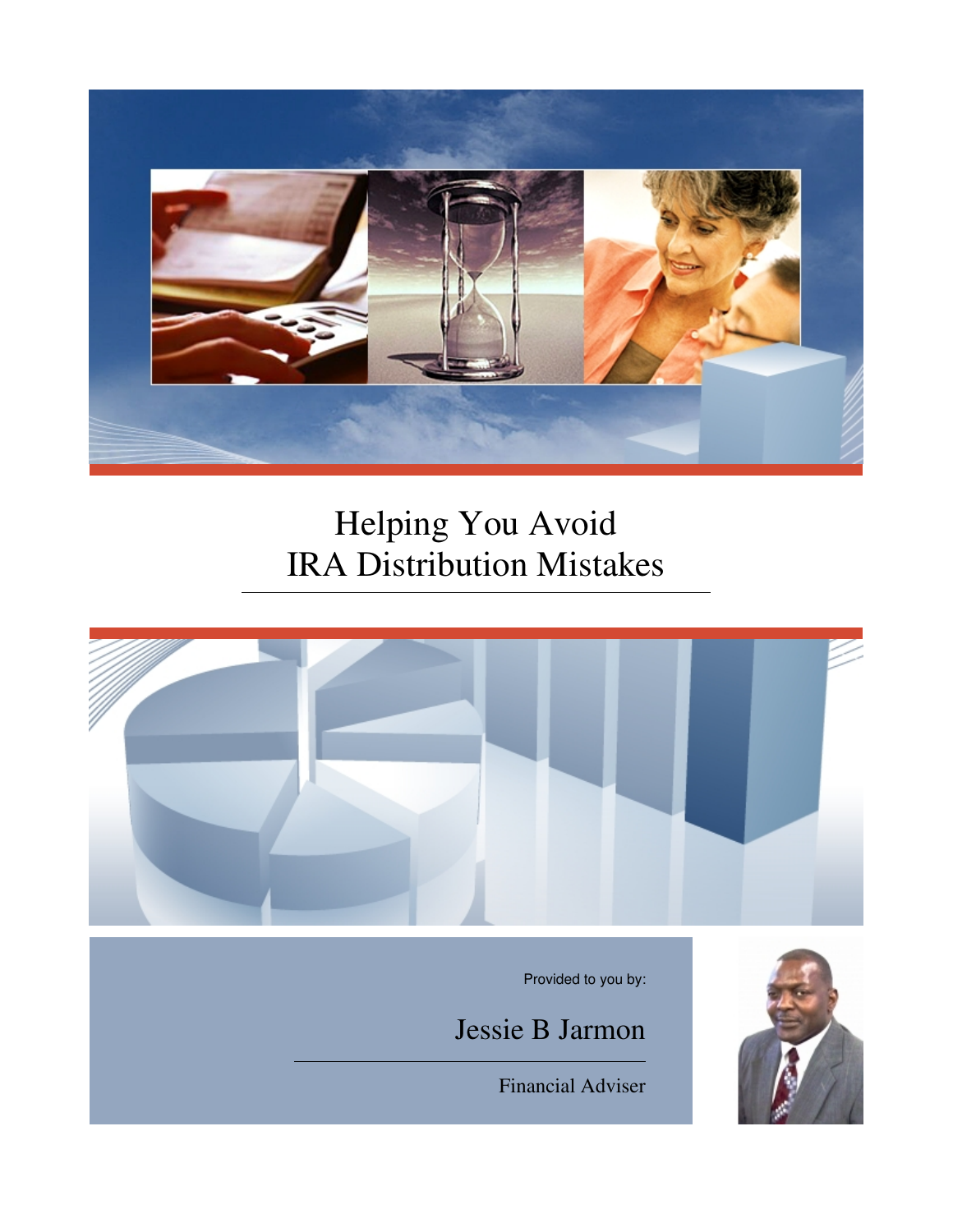## Helping You Avoid IRA Distribution Mistakes

Written by Javelin Marketing, Inc.

Presented by

## Jessie B Jarmon **Financial Adviser** 6575473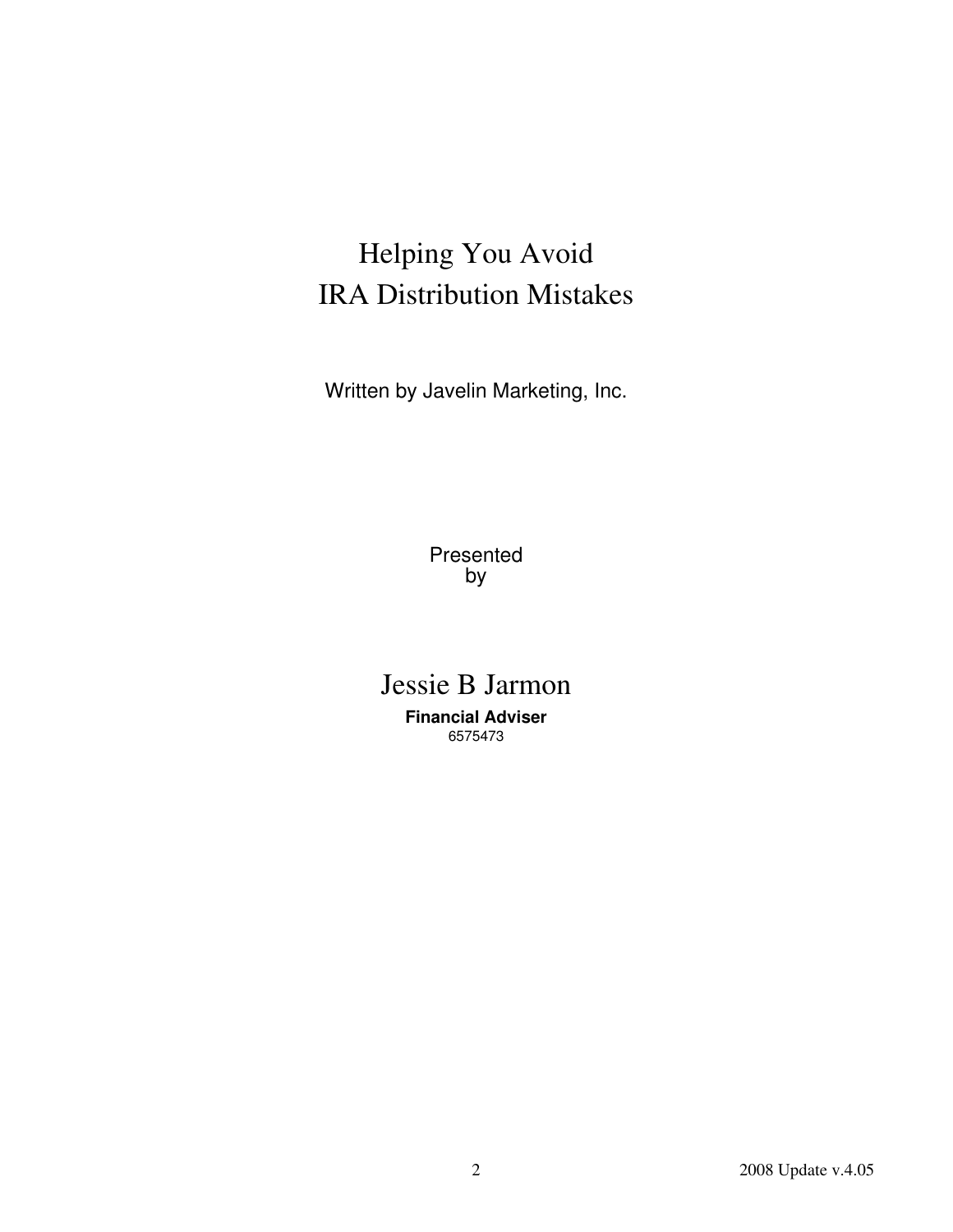#### **Helping Preserve Your Retirement Assets by Taking Smaller Distributions**

 You own two pots of money: The money that has already been taxed (let's call it "regular money") and the money that has not been taxed (let's call this "retirement money" such as IRA, 401(k), 403(b), etc.). When you spend a dollar of regular money, the cost to you is exactly \$1. When you spend \$1 of retirement money, the cost to you could be as much as \$1.541(1/.65) because you may have to pay off federal income tax on the amount you withdraw. Therefore, if you want to reduce your taxes, consider not taking more than the required distribution from your retirement money.

 Some people think they should never spend their principal, but this can be a mistake if you want to save taxes. It could be better to spend some of your regular assets first, so that you can take advantage of the tax-deferral benefits associated with IRAs and qualified retirement plans. You could be better off financially from an income tax standpoint. Your lifetime tax bill can be less or you will at least defer taxes for many years.

 Consider the following hypothetical example that assumes you have a taxable regular money account and a tax-deferred retirement account with a \$100,000 balance each. Let's assume the money in each account earns a return of 6% per year. Let's further assume that annual distributions of \$6,000 per year are being taken for a 20-year period. Under one scenario, the \$6,000 will be taken first from the taxable money and the other scenario considers what would happen if the money was taken first from the qualified money. Under this example, you would have \$150,000 more at the end of 20 years by spending your regular money first. The upside is that you could potentially hold onto more money while you are alive.

 Of course, the down side is that your beneficiaries will eventually have to pay income taxes on the money when you are gone. As the information provided by this example is hypothetical, actual results will vary depending upon the performance of your investments.2

<sup>1</sup> Federal income tax rates range between 10% to 35% under the 2008 federal tax code, and are based upon the taxpayer's level of annual income. State income taxes could also apply, which vary from state to state. Please note that federal and state tax laws are subject to frequent changes.

<sup>2</sup> The fact that the beneficiaries are going to pay income taxes at a later date could be an advantage if they are in a lower tax bracket. As previously explained, estate taxes could also apply if the decedent's estate exceeds \$2 million (2007-2008), \$3.5 million (2009), \$1 million (2011).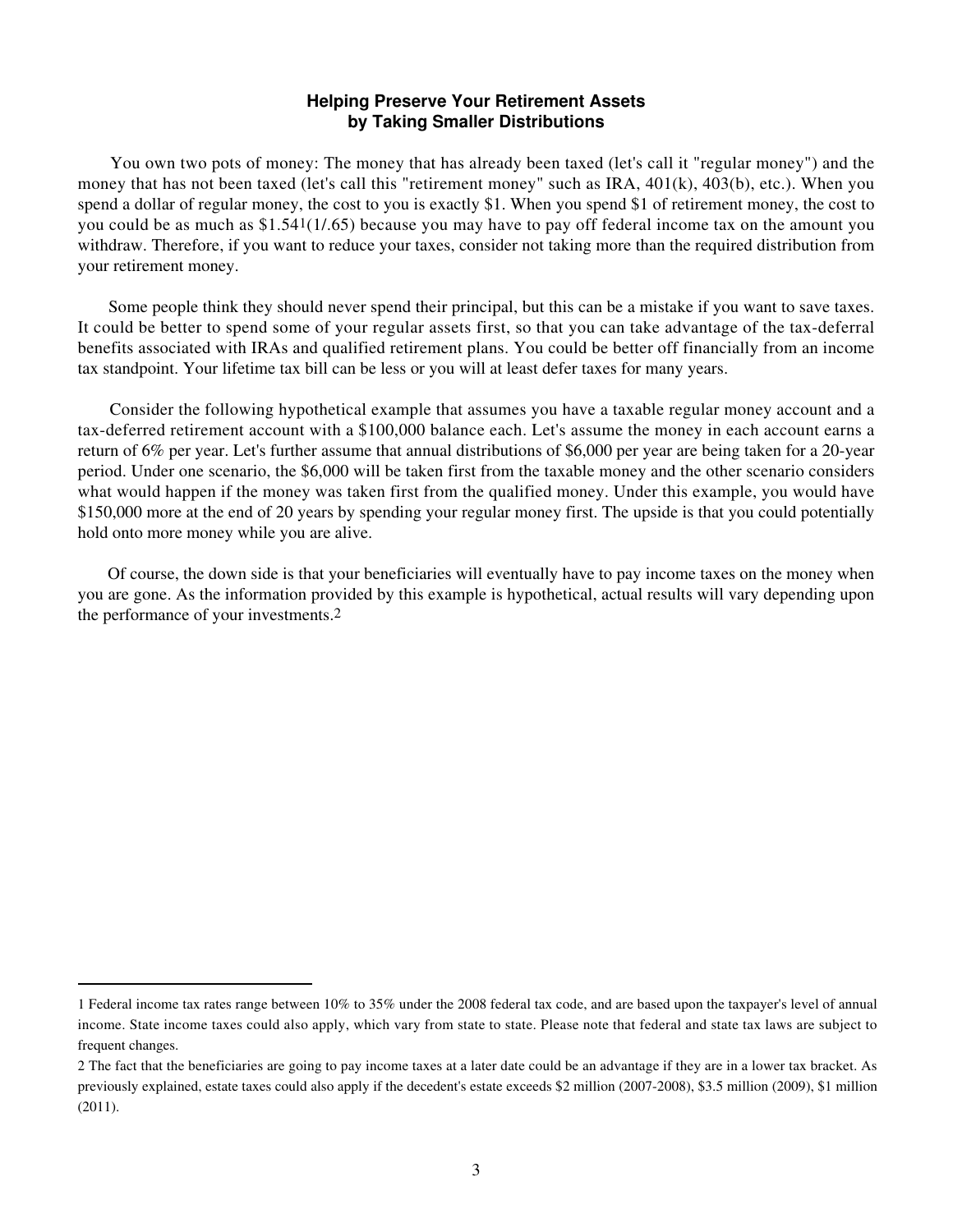## **Spend Regular Money First**

|                                  | <b>Today</b> | In 20 Years |  |
|----------------------------------|--------------|-------------|--|
| <b>Spend Regular Money First</b> |              |             |  |
| <b>Regular Money</b>             | \$100,000    | \$40,916    |  |
| <b>IRA</b> Money                 | \$100,000    | \$320,713   |  |
| <b>TOTAL</b>                     | \$200,000    | \$361,629   |  |
| <b>Spend IRA Money First</b>     |              |             |  |
| <b>IRA</b> Money                 | \$100,000    | \$0         |  |
| <b>Regular Money</b>             | \$100,000    | \$211,247   |  |
| <b>TOTAL</b>                     | \$200,000    | \$211,247   |  |

 Assumptions: All money is assumed to earn 6%. This assumed rate is used for tax illustration purposes only and does not reflect any particular investment. Federal income taxes are assumed to be 35% in this example, and your income tax rate could be lower based upon your annual income. This illustration covers a 20-year duration, with distributions of \$6,000 occurring each year. The income taxes on withdrawals are also deducted from the IRA account.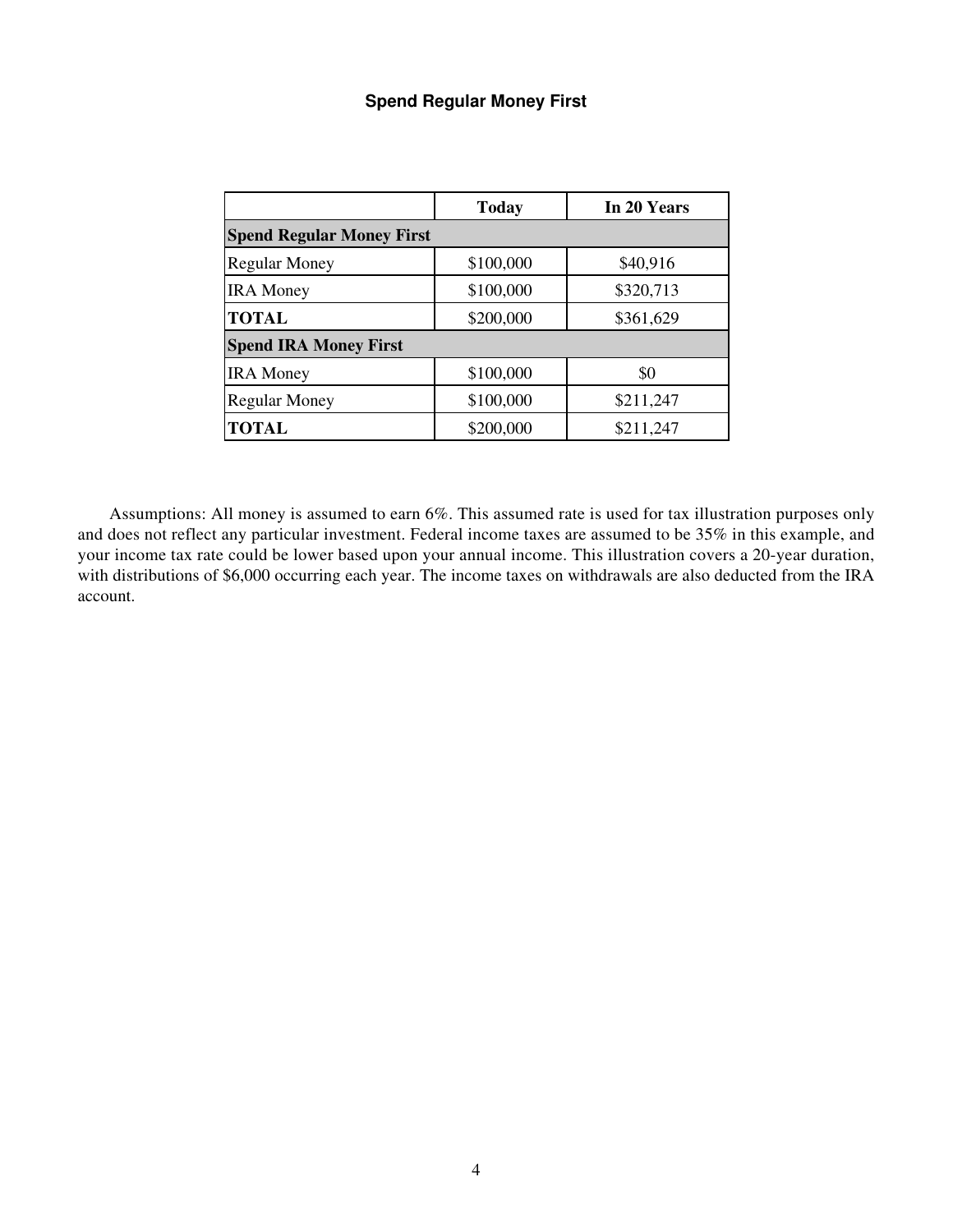#### **Two Things That Could Ruin Your Plans to Stretch Your IRA Money**

 If you have consulted a financial advisor about your IRA, they may have told you about the "stretch" IRA—the concept of allowing your beneficiaries to spread out the tax on the portion of your retirement dollars that you leave to them. Continuing from our previous hypothetical table, if your \$100,000 retirement fund happened to grow to \$320,000 and you died before spending any, your heirs would receive the \$320,000. They can spread out the payments from the IRA and a spouse can continue to defer taxation until age 70½ (see IRAS Publication 590).

The two things that can impair this tax deferral are the possible actions of your heirs and your IRA custodian.

 At your death, your heirs can remove the whole balance in one lump sum and go buy a yacht. Yes, they will pay all of the tax at once and lose years of tax deferral. One way to control this is not to leave your IRA assets outright to heirs, but to leave the assets in an IRA trust. In a trust, you can control how the heir gets paid. See more about trusts in "Avoiding Potential Mistakes in Selecting IRA Beneficiaries through an IRA Trust" later in this booklet).

 Also, your custodian may have rules such as "all distributions to heirs must be paid out in five years." If your funds are in a  $401(k)$ , the plan may also force a fast payout and make the stretch concept impossible to implement for non-spouse beneficiaries.

 Please call for a list of important questions you will want to ask your custodian about your account. Now, let's examine in greater detail why the beneficiary forms your IRA custodian uses could cause some problems.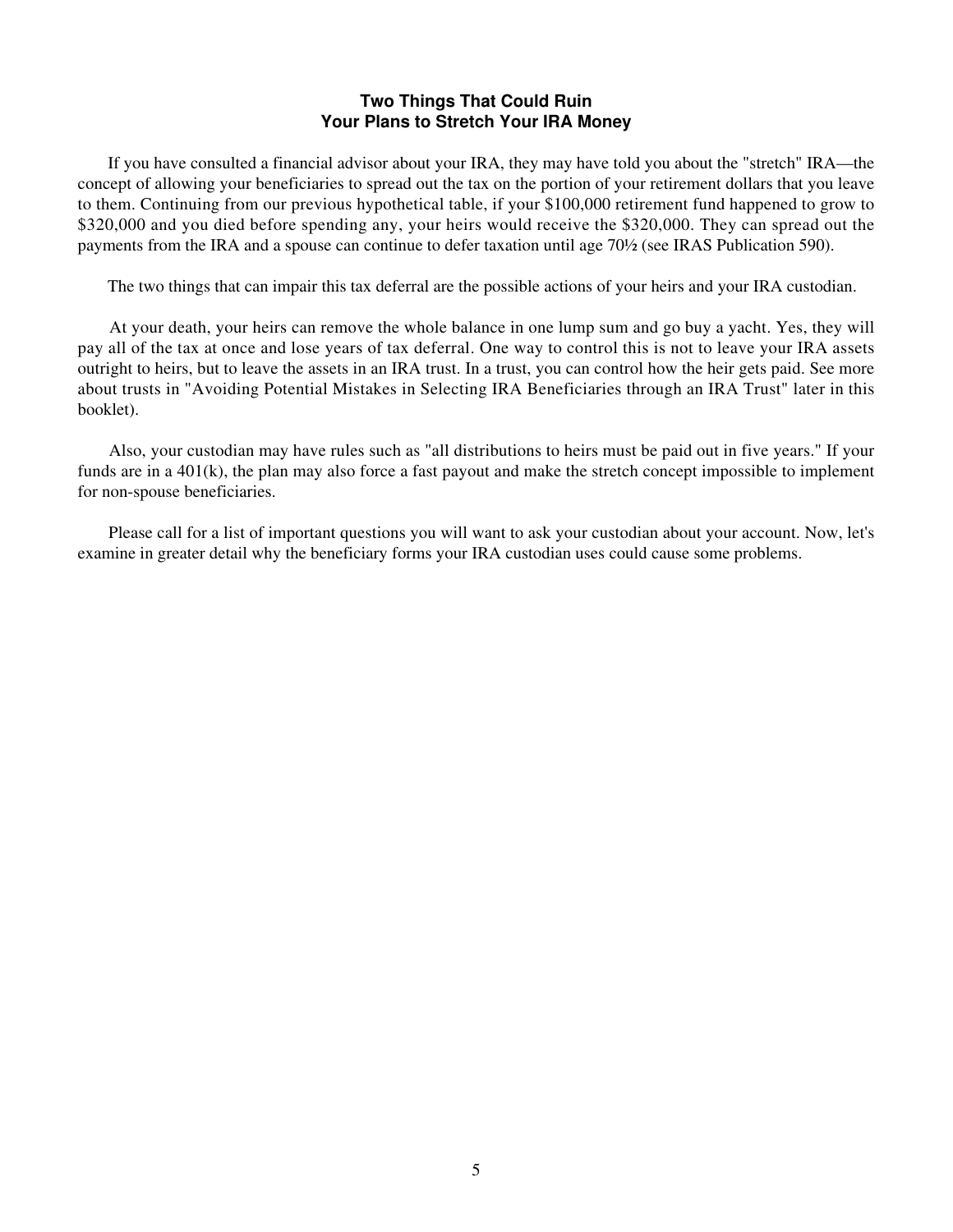#### **Why You May Need an IRA Asset Will**

 Let's say you have two sons, Jack and Tom. You name them as primary beneficiaries for your IRA when you open the account by completing an "IRA Beneficiary Designation Form."

 As shown below, Jack and Tom each have a son. Jack's son is Bob. Tom's son is Dan. So you put your grandsons names on the line of the beneficiary designation form that says "secondary beneficiaries."

#### **Don't Let Your Custodian Mess You Up**

| <b>Primary Beneficiaries:</b><br>Your Sons        | Jack | Tom |
|---------------------------------------------------|------|-----|
| <b>Secondary Beneficiaries:</b><br>Your Grandsons | Bob  | Dan |

 If Jack dies before you do, what happens to Jack's half of your IRA when you pass away? You probably think it goes to his son, Bob.

 It could go to Tom, because on your beneficiary designation form, there may be no place to specify how the primary beneficiaries and secondary beneficiaries were related. There may be no place for you to explain your intentions and your desires with respect to those beneficiaries. Those beneficiary designation forms that you filled out with the bank or the securities firm may not be sufficiently detailed to carry out your wishes.

What's the possible solution? Give your IRA custodian your complete instructions on your <u>own</u> form. These forms are known as "Retirement Asset Wills" because they provide a complete set of instructions regarding your retirement assets. You should have such instructions drawn by a knowledgeable attorney. Please call if you would like names of local attorneys knowledgeable in preparing these customized IRA instructions that contain your wishes.

 By the way, some retirement plan custodians may refuse to take your custom instructions. And since retirement assets are transferable from custodian to custodian in most cases, you can move your accounts. The same flexibility often applies to a beneficiary who inherits an IRA and finds that the custodian has a rule to pay out the IRA quickly rather than allow the stretch concept. The beneficiary can just transfer to a more flexible custodian. However, income taxes and penalties will apply if you take a distribution and your entire account is not rolled over within 60 days of the day your money is distributed. For this reason, it is often a good idea to have your account transferred via direct roll-over.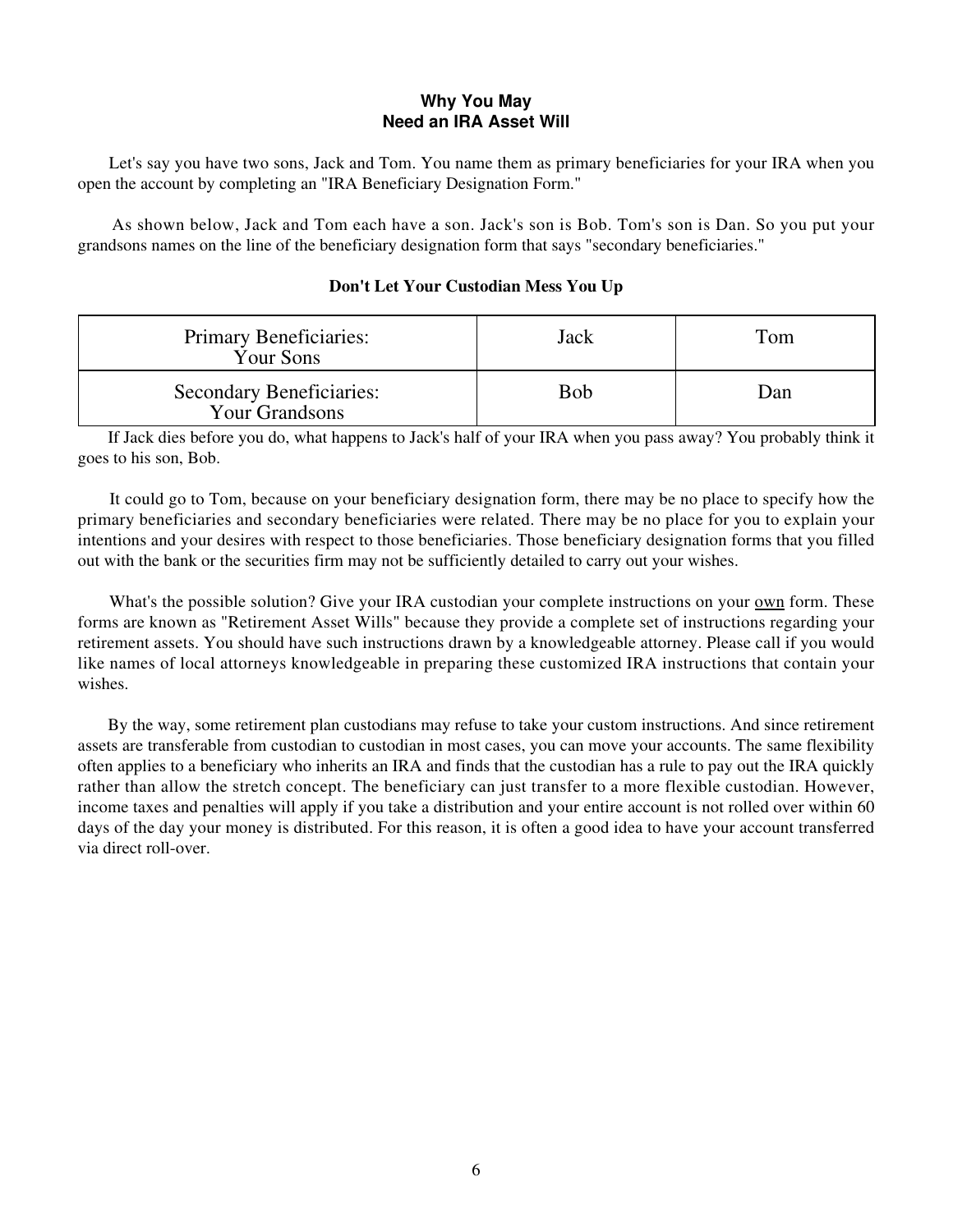#### **Avoiding Potential Mistakes in Selecting IRA Beneficiaries through an IRA Trust**

 When most people select beneficiaries for their IRAs, they select their spouse or their children. As simple as this seems, it can create problems. Consider this scenario.

 If instead you leave the IRA to your son, he could withdraw the funds immediately and decide to buy a mansion jointly with his spouse. Let's say that the following week, your daughter-in-law files for divorce and gets to keep the mansion in the settlement. You just gave your ex-daughter-in-law a mansion with your IRA money. Although these examples are hypothetical, they illustrate problems that sometimes arise when younger family members are left with substantial retirement assets.

 To help avoid the above scenario, you may decide to leave your IRA to your estate. Based upon the tax rules today, a designated beneficiary must usually be a natural person (except for cases with qualified trusts, which will be explained later in this booklet).3 If you leave these assets to an estate, the IRS will require the account to be distributed over a five-year period, rather than the lifetimes of the respective beneficiaries.

 So what do some people do to avoid the scenario above? They may leave their IRA in a qualified trust and appoint a trustee like an accountant, financial advisor, attorney, etc., a person that has common sense and tax knowledge.4

 Within the boundaries of your wishes and IRS-required minimum distributions, the trustee can be empowered to decide who among your beneficiaries will get the IRA and how much they get. The trustee can then be empowered to decide how quickly this money gets distributed over and above the annual minimum amount of required IRS distributions. You can even give very detailed instructions. For example, if the money is to be used for education you may stipulate that up to \$15,000 a year can be distributed, or to start a business up to \$25,000 can be distributed, and you can go on and on with such instructions. Please note that the trust must satisfy the rules set forth in the treasury regulations to qualify as an IRA beneficiary, and it is important to consult with an experienced attorney prior to setting up such a trust.5

 So if you would like to have restrictions or limitations on how your retirement plan eventually gets used and distributed, you should leave it to a trust rather than directly to a person. Because if you leave it to a person, it's their decision how to use it as they desire. You can call the representative who has provided you with this booklet for referral information regarding experienced attorneys in your area.5

<sup>3</sup> Treasury Reg.§ 1.401 revised 4/1/06

<sup>4</sup> See Prop. Reg. § 1.401(a)(9)-4, A-5(a), A-6 (2006) for further guidance on establishing a qualified trust.

<sup>5</sup> The cost of establishing an IRA trust or IRA asset will vary by location and attorney and may be significant.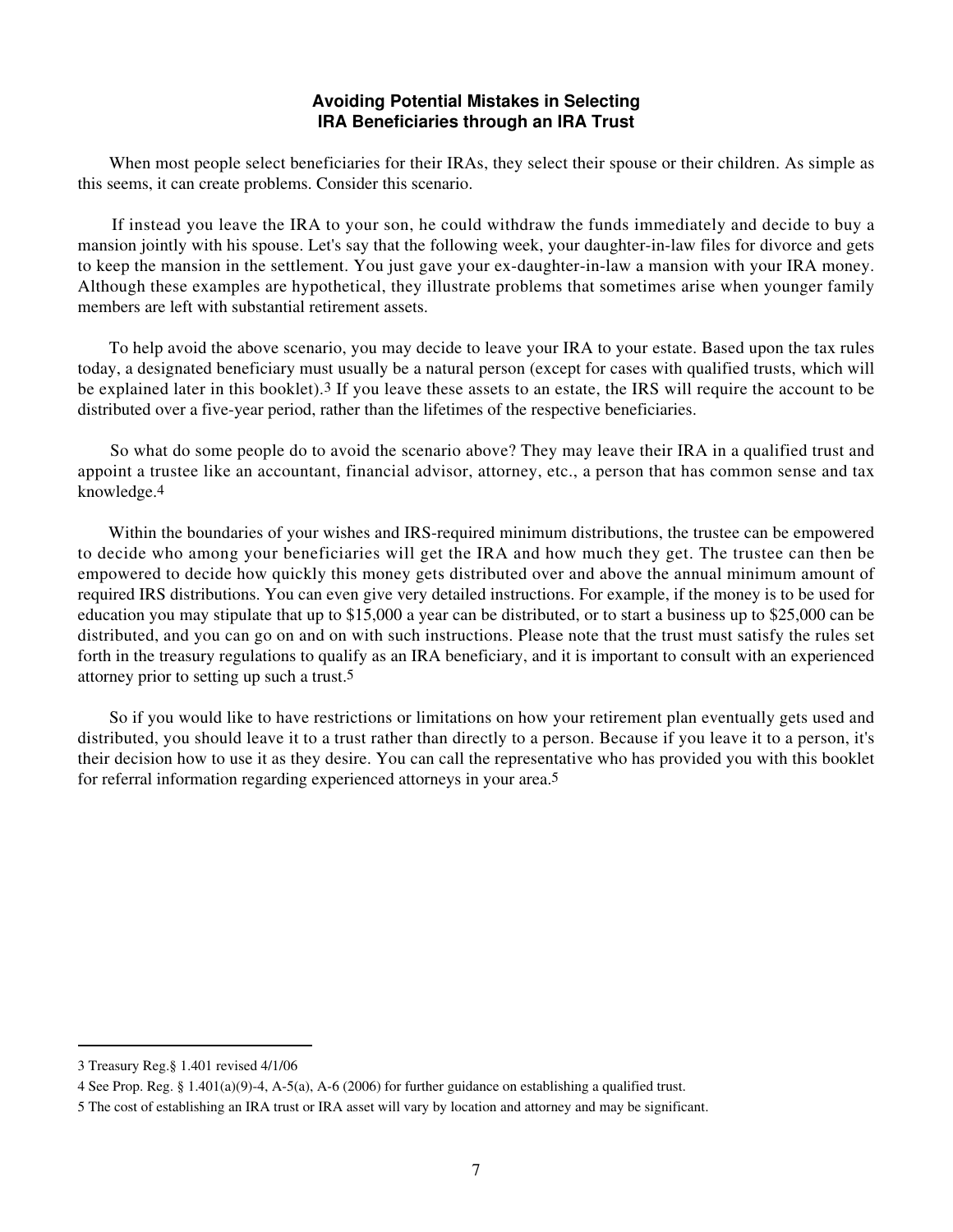#### **If You Have Charitable Desires...**

 If you want to leave even \$1 to charity, you may want to do it from your IRA money. You can specify one or more charities to receive portions of your IRA, and your other heirs could thank you for doing it.

When you leave your heirs a dollar of IRA funds, they could pay up to 35 cents tax and have 65 cents left to spend.6 If your estate is over \$3.5 million, you may also be required to pay estate taxes on some of this money. However, when you leave them a dollar of non-retirement money, the income tax they pay could be reduced and sometimes eliminated as a result of the basis increase they will typically receive on the transferred asset (assuming the transfer is made after death). Furthermore, the estate tax burden can also be minimized and even eliminated in some cases with credit-shelter trusts, irrevocable life insurance trusts, and other estate planning strategies. Therefore, your surviving family could be better off if they received their inheritance from non-qualified resources.

 On the other hand, qualified charities do not pay any income taxes on death bequests that come from IRAs and qualified retirement money.7 Also, your estate will receive an estate tax deduction for the amount of the charitable gift, which helps to reduce the overall tax. Therefore, if your estate plan includes charitable gifts, it is often a good idea to satisfy these gifts with qualified money.

<sup>6</sup> Federal income tax rates range between 10% to 35% under 2008 federal tax code and are based upon the taxpayer's level of annual income. State income taxes could also apply, which vary from state to state. Please note that federal and state tax laws are subject to frequent changes.

<sup>7</sup> Certain restrictions may apply to the amount of the deduction, based upon the status of the charity and the annual income of the donor. See your tax advisor for further details regarding charitable donations.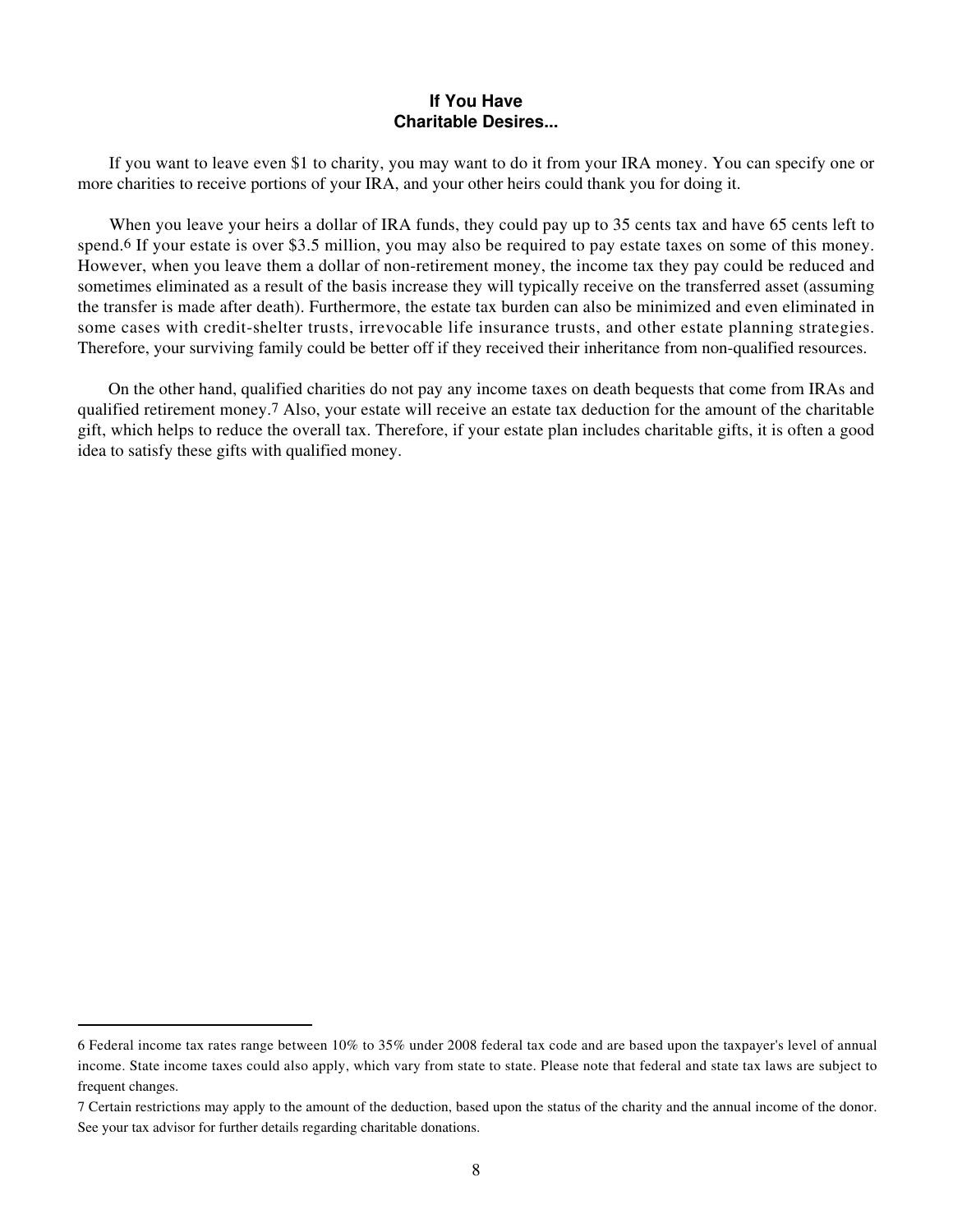#### **Which Investments Should You Consider for Your Retirement Accounts?**

| <b>Investment Options</b> |                         |  |  |
|---------------------------|-------------------------|--|--|
| Stocks?                   | $CDs$ ?                 |  |  |
| Real Estate?              | <b>Municipal Bonds?</b> |  |  |
| <b>Treasury Bonds?</b>    | <b>Mutual Funds?</b>    |  |  |

 In your efforts to achieve a balanced portfolio, it will often make better sense for tax-planning reasons to purchase certain assets with your IRA or qualified retirement plan money and to purchase other assets with funds outside of these plans. This article will explore some of these considerations.

 For example, many of you already know that no federal, state, or local income taxes are incurred on the income received from municipal bonds. Also, income from federal treasury bonds is typically exempt from state and local taxes. If the income from these investments is already being received tax-free outside your retirement plan, does it make sense from a tax-planning position to hold these investments in a tax-deferred account?8 It may not, in many cases. In fact, holding these investments in your qualified account could result in a situation where your earnings will be subjected to taxes in the future.

 If we assume that it's reasonable for a certain investor to balance his or her portfolio with some equity investments, then a purchase through an IRA or qualified plan could help this investor to achieve some tax-deferred growth on any income received. Although a gain on the sale of these investments would normally be subject to federal income taxes, these taxes can be deferred when the investments are bought and sold inside a qualified retirement account. Outside the plan, any earnings and growth are subject to immediate taxes. Inside the plan, these taxes can be deferred for many years (usually until distributions are taken at retirement).

 The point of this is that it makes sense to consider income taxes when deciding what assets should be purchased with qualified and non-qualified resources. Please keep in mind that municipal bonds held outside of a qualified plan can be subject to the Alternative Minimum Tax. These bonds are usually exempt from state and local taxes, though discount bonds may be subject to capital gains tax. These bonds are also backed by the issuing state or local government. On the other hand, equity investments such as stock and mutual funds involve market risk, which includes the possible loss of your principal investment. How you chose to allocate your investment funds is a serious decision, based upon these and other suitability considerations specific to your financial situation.

Please call if you would like more information on this.

<sup>8</sup> Of course, assets held inside a qualified retirement plan are protected assets under ERISA and federal bankruptcy law. Creditor protection is just one of a number of additional issues that should be considered when planning for retirement.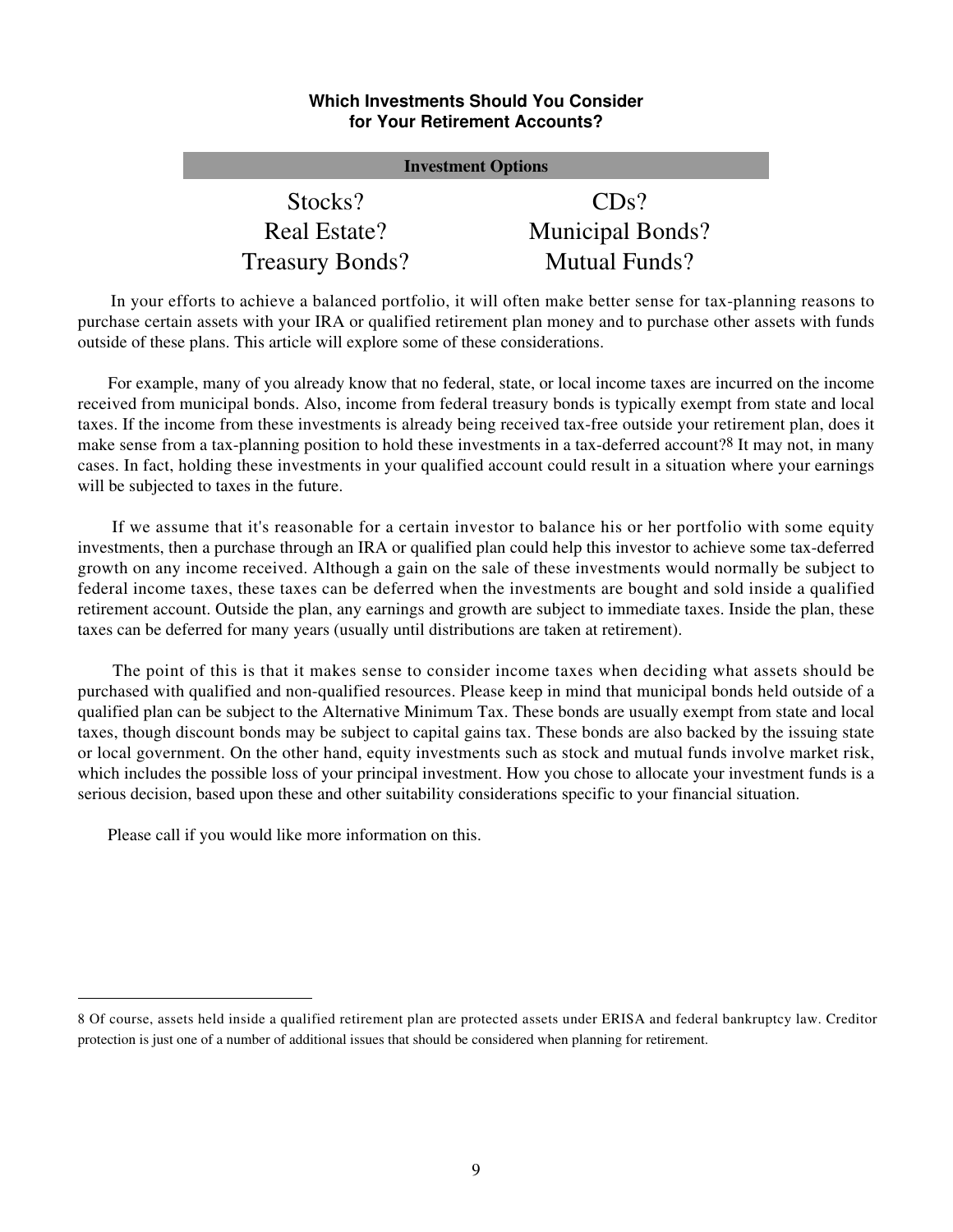#### **How Lower Stock Values May Lower Your IRA Distribution Taxes and Increase Your Income**

 One thing you can consider to save on federal income taxes during your retirement is to convert your qualified tax money into a Roth account. By doing this, you could shield any appreciation on these assets from federal income taxes. Additionally, distributions from these assets will come to you free of income taxes as well. This, of course, assumes that the holding period rules are satisfied (age 59½ and the five-year holding period).

 Unlike the traditional IRAs, the owner of a Roth is not required to take distributions at age 70½. Also, any distributions you do take from Roth accounts are **not counted** for purposes of figuring income taxes on Social Security benefits. This provides Roth owners with another tax benefit that cannot be achieved from a traditional IRA.

 Although an income tax must be paid if you convert your retirement money to a Roth, the potential for future tax savings could make this a good strategy. For instance, let's consider an example where a taxpayer converts \$300,000 of traditional IRA money into a Roth IRA. Let's further assume that the Roth money is invested in a diversified portfolio of investments. If we assume over the long-term that the investments grew at 10% for 15 years, the accumulated value of this portfolio would be \$1.2 million. Although the portfolio grew by \$900,000, no income tax is paid in the future. Although your beneficiaries are required to take minimum distributions based upon their life expectancies, any future appreciation in the account will come to them free of income taxes. **Please remember that investments in traditional and Roth IRAs are subject to various levels of market risk, depending on the type of investments held in the accounts. Therefore, you should never assume that your IRA investments will perform in the same way as was explained in this example. Your results will likely vary from this example.**

 There is a requirement to be eligible for a Roth conversion. To do a conversion, you cannot have Modified Adjusted Gross Income that exceeds \$100,000 per year. This amount includes your income from all sources and your Social Security. Although the Roth distributions will not affect the taxation of your Social Security, some of your Social Security income will be counted to determine if you're eligible for a Roth conversion. Thus, this option may not be available to taxpayers in higher tax brackets.

Please call if you would like more information about Roth IRAs.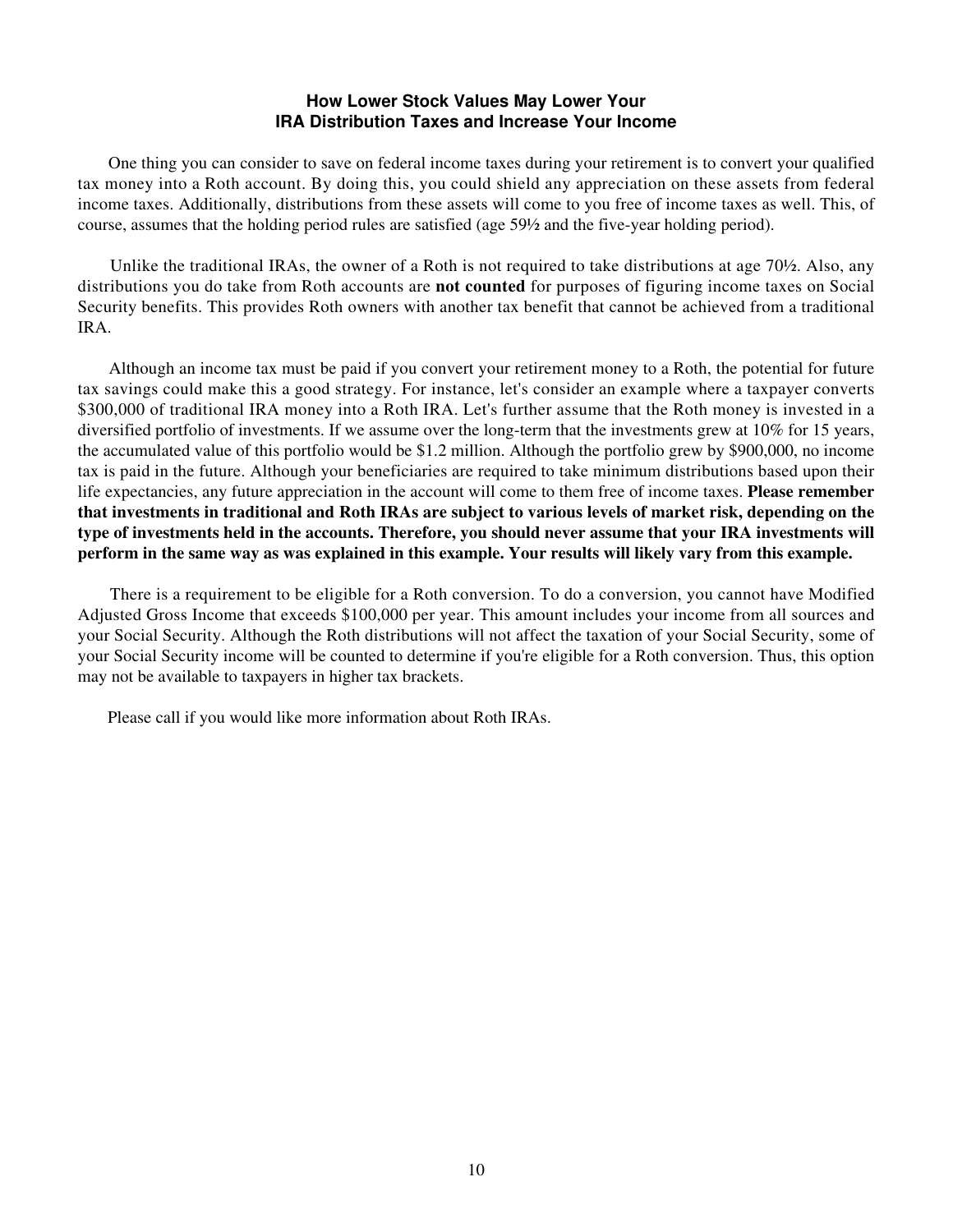#### **For Those of You Who Are Holding Your Employer's Stock Inside Your Qualified Retirement Plan...**

 Some people reading this might be holding employer stock in their retirement plan. If this stock has appreciated significantly, it might be worth your while to take a lump-sum distribution of this stock. Yes-this is one case where a lump-sum distribution could actually make more sense.

 If you take a lump-sum distribution of the employer stock from your plan, you are only required to pay ordinary income taxes on the value of the stock when you obtained it through your plan. The appreciation on this stock will be taxed at the lower capital gains rates, which are currently 0% to 15%, depending upon your annual income. Tax experts commonly refer to this unrealized gain as net unrealized appreciation (NUA). Additionally, any appreciation that occurs after the distribution date will receive the favorable capital gains rates if the stock is held for an additional 12 months.

 Now had you simply left the stock in your plan, the appreciation would have eventually been subject to income taxes at your ordinary income tax rates when you start taking retirement distributions. On the other hand, the net unrealized appreciation strategy can help you reduce income taxes by taking advantage of the lower capital gains rates that are now in place today.

 As is the case with most complex tax planning strategies, there are rules that must be followed to get the tax benefits. First, this strategy only applies to qualified employer stock. For NUA purposes, this means the stock of your employer. So, if you worked for IBM, the NUA tax break only applies to IBM stock. Also, the employee must elect a lump sum, in-kind distribution from the plan, and this distribution must also occur within one calendar year.

 Please note that tax laws are subject to frequent changes and you should consult with a qualified tax professional before making any final decision. Please call if you have any questions regarding this particular strategy.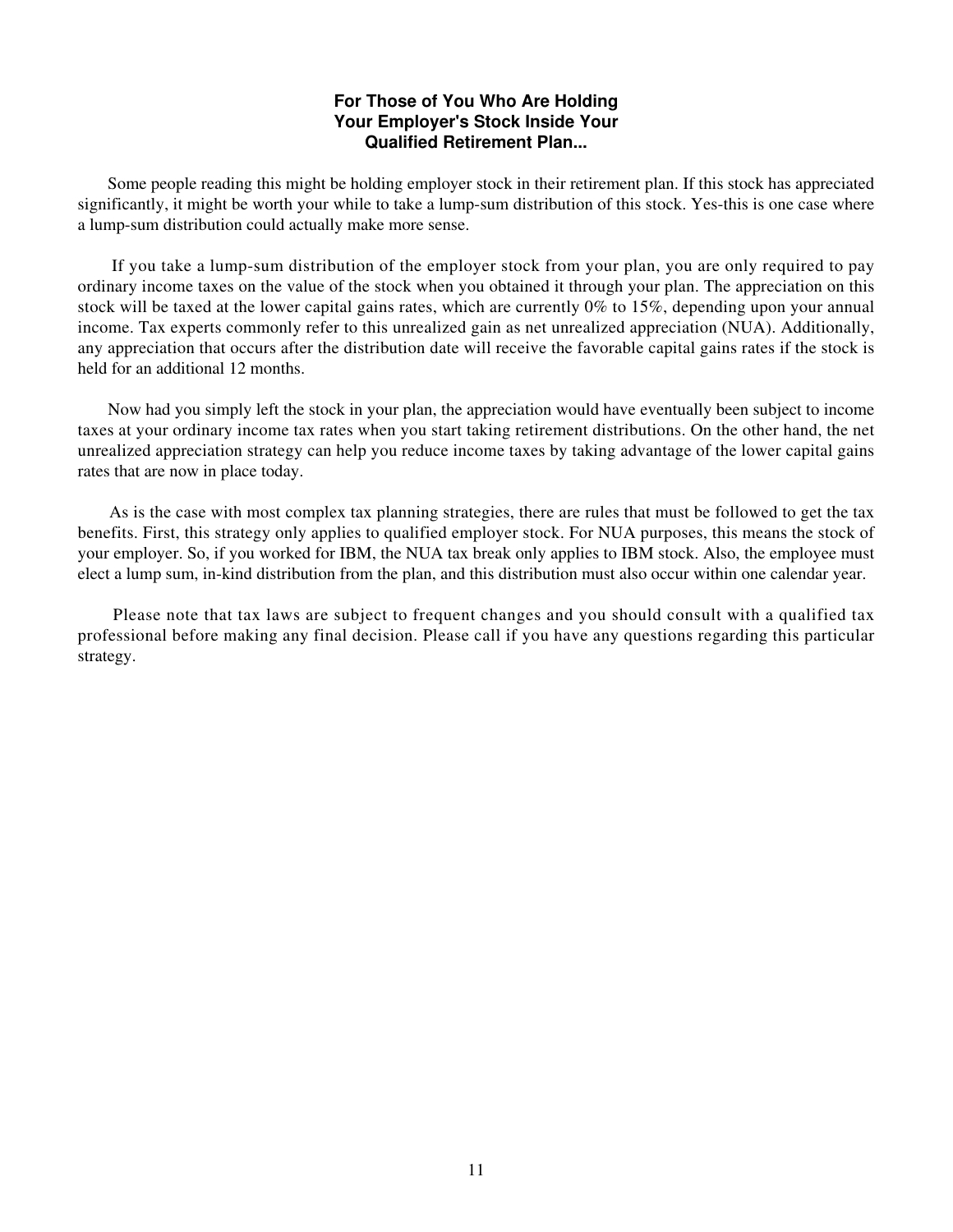### **About Jessie B Jarmon**



Jessie Jarmon is a well known expert in life, health and annuity insurance. After retiring from the US Army in 1993 he has been working to help the public protect and build their asset. Mr. Jarmon graduated form Park Univeristy with a Bachelor of Science Degree in Management/Health Care. His practice focus on helping people reach their financial goals.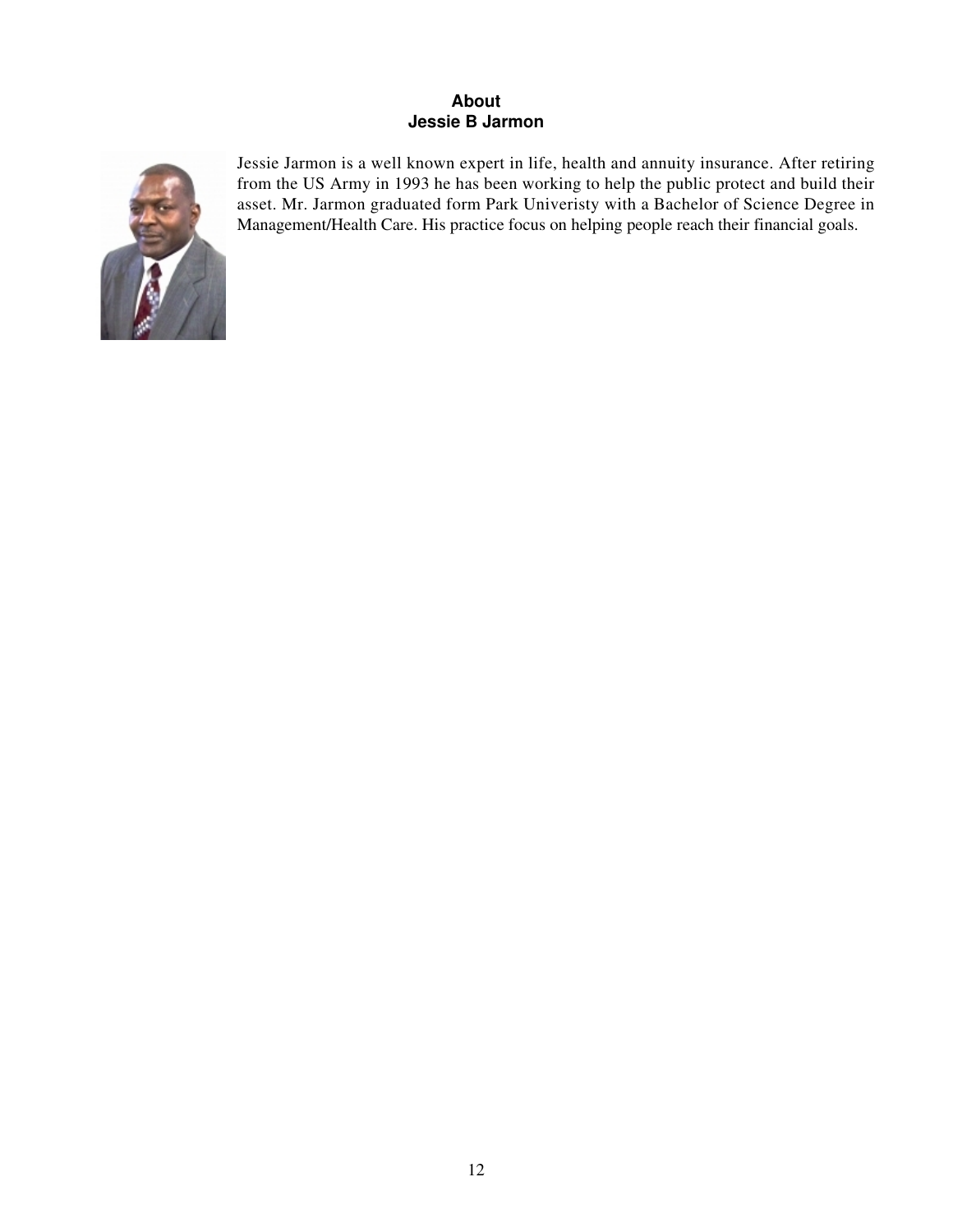#### **About TheSettleBucksGroup**

 TheSettleBucksGroup (TSBG) is a life, health and annuity Insurance Agency. TSBG portfolio of financial products will help you meet your long and short term financial goals. Our advice is what's best for you. Building lifelong relationship is TSBG commitment based on honesty, prompt service and results. We entrust in carrier's that are competitive and A.M. Best & Company A+. Let us help.

- **Estate Planning** Includes assistance with living trust and elimination of estate taxes
- **College Expenses** investing in higher education
- **Retirement** investing in retirement plans
- **Small Business** Buy sell agreements, key employee's insurance and work site insurance
- **Health Insurance** Medical, Medicare Advantage/Supplement, Long-Term Care (LTC), Dental and Vision
- **Tax-Sheltered Annuities** Fixed and or indexed

**Phone today with questions or to see if we can help you. There is no charge for an initial meeting.**

## Jessie B Jarmon

## **Financial Adviser**

**TheSettleBucksGroup** 361 Dark Branch Road Kenansville, NC 28349 910-441-9373